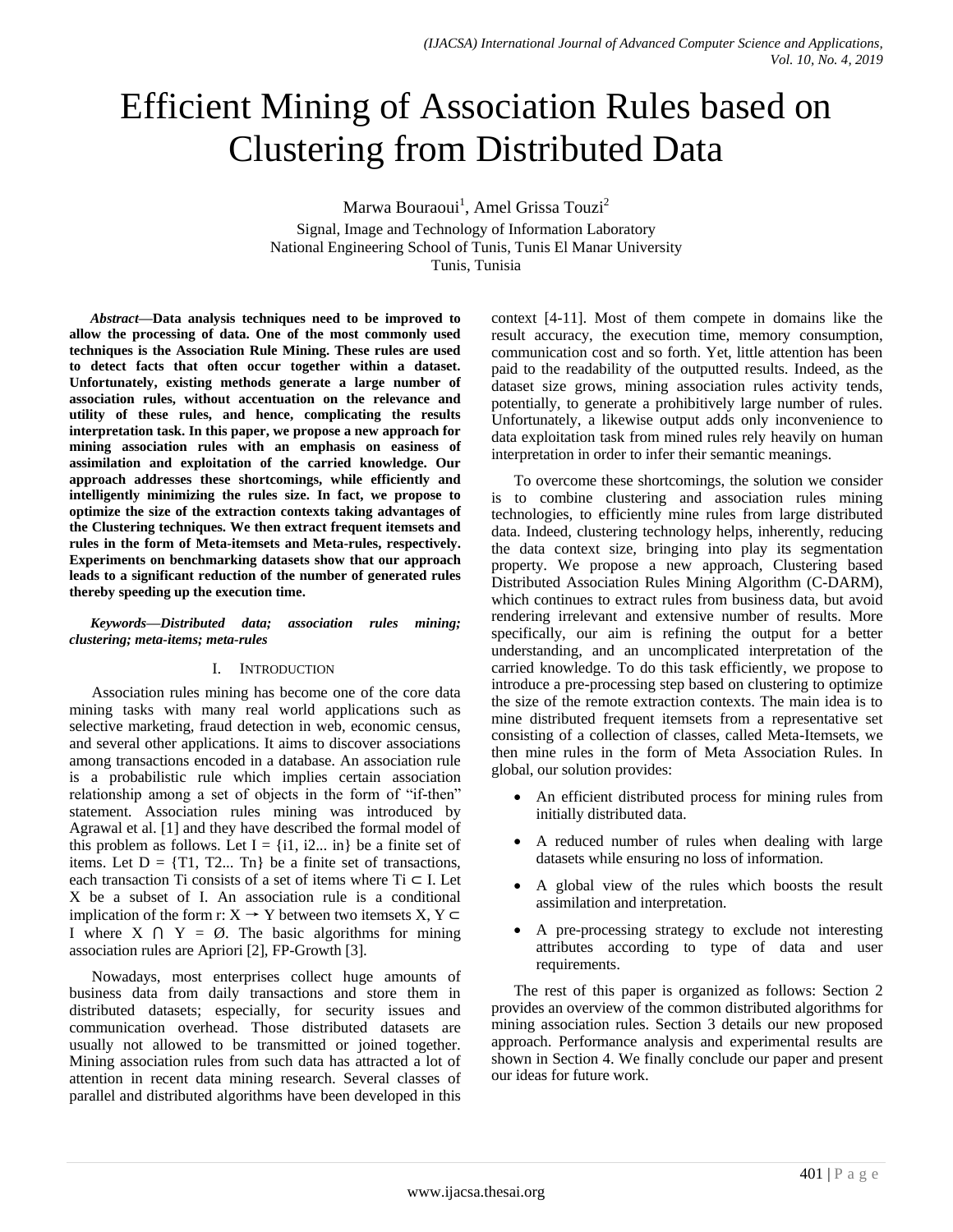## II. LITERATURE REVIEW

Apriori is one of the most versatile and effective algorithm for frequent itemsets mining. Various improvements of this algorithm have been proposed to solve several issues such as minimizing database scanning, reducing transaction base size, proposing effective pruning techniques and efficient data structures. We suggest AprioriTid [11], DHP [12], Partition [13], Sampling [14] and DIC [15] for a further detailed explanation of the cited points.

An alternative algorithmic scheme works by mining closed frequent itemsets in the first step. A set is closed if it has no superset with the same frequency. The notion of closed itemsets is strongly connected to the Formal Concept Analysis (FCA) [16] field. The FCA offers a condensed and concise representation allowing the deduction of association rules bearing information [17]. The state-of-the-art algorithm for mining closed frequent itemsets is Close [18]. Others algorithms have been introduced which offer various improvements of this one. We can cite A-Close  $[19]$ , Close + [20], Charm [21], Titanic [22, 23], and Closet [24].

Modern organizations are geographically distributed and, typically, each site locally stores its amount of data. Challenges are raised due to this data diffusion over nodes, and therefore, researches have been initiated in parallel and distributed algorithms in general, and in mining association rules, in particular. The suggested solutions take advantage of the improvement made on processor speed and network technologies.

The first proposed algorithms are CD (Count Distribution) [25] and DD (Data Distribution) [26] which are, basically, an Apriori parallelization. CD and DD are based on data parallelism and task parallelism, respectively.

In order to reduce the CD communication overhead, the NPA algorithm [27] is suggested. Unlike CD, the computing phase of global supports takes place on a master site, and eventually avoids a redundant and overload calculation. NPA minimizes then the communication cost, reducing it from the order of O ( $|Ck| * n \wedge 2$ ), for the CD algorithm, to the order of O ( $| Ck | * n$ ) for the NPA algorithm, where  $| Ck |$  is the candidates sum of size k, and n is the number of sites.

Based on CD, FDM (Fast Distributed Mining) algorithm was proposed in [28]. It reduces the size of generated candidates, introducing new pruning techniques namely the local pruning and the global pruning.

Another Apriori-based algorithm was presented, the Optimized Distributed Association Rules Mining (ODAM) [6] that derives from FDM and CD as well. It essentially removes infrequent 1-itemsets, merges identical transactions into a single one, and then inserts new transactions into memory. It outperforms CD and FDM because of its downsizing property. Furthermore, it reduces the total message exchange count and the communication cost by forwarding support counts of candidate itemsets to a single site, called "receiver".

In [7] the Efficient Distributed Frequent Itemset Mining (EDFIM) algorithm is implemented which is an extension of the ODAM algorithm. It performs infrequent itemsets pruning and duplicate transactions merging operations, after every pass. It reduces, therefore, the size of transactions and subsequently the scan iterations count. EDFIM uses local and global pruning actions, and a merger site to reduce the communication overhead.

Here [5], an Apriori-TID based algorithm was proposed for mining distributed association rules, the Distributed Parallel Apriori algorithm (DPA). DPA uses diverse rule interesting measures such that Pearson coefficient, Chi square, etc. It provides also a technique for a faster rate for mining frequent itemsets by handling their sparse matrix.

In [4], Lin and Chung introduced the FLR-mining algorithm. It iteratively estimates the workload based on the number of header items. It is qualified to determinate the number of the carried computing nodes automatically and achieving better load balancing as compared with existing methods.

In [8], the Parallel FP-Growth is implemented. It examines the challenges of the parallelization process and a method to balance the execution efficiently on shared-nothing architecture. In the first place, it evaluates the horizontal subset of data. Then, it parallel constructs local FP-Tree. Finally, mining procedure took place on this FP-Tree.

In [29], the LMatrix algorithm is presented. It minimizes the number of database scans by generating a matrix that models local transactions, from which it calculate the local supports at each iteration.

The IDD (Intelligent Data Distribution) algorithm [30] is an enhanced version of the DD algorithm. To improve performance, local transactions are connected by ring structure rather than all-to-all broadcast, which decrease the communication cost.

Backed by CD and IDD algorithms, HD (Hybrid Distribution) [31] is suggested as a combination of the two. The processors are divided into groups and CD is applied considering one group as one processor.

In [32], ParEclat, ParMaxEclat, ParClique, ParMaxClique are proposed which are parallel versions of Eclat, MaxEclat, Clique and MaxClique algorithms, respectively. Each algorithm consists of three phases; preparation, asynchronous processing, and reduction. Data partition and computation are executed in the preparation phase. Next, each processor generates local frequent itemsets asynchronously. In the final phase, ultimate results are combined together.

These briefly introduced algorithms can be further classified by the following attributes:

- Base Algorithms (Basic sequential algorithm)
- Parallelism (Data, Task, Hybrid)
- Load Balancing (Static, Dynamic, Hybrid)
- Database Layout (Horizontal, Vertical)
- Database Partition (Partitioned, Replicated, Shared)
- Memory System (Distributed, Shared, Hierarchical)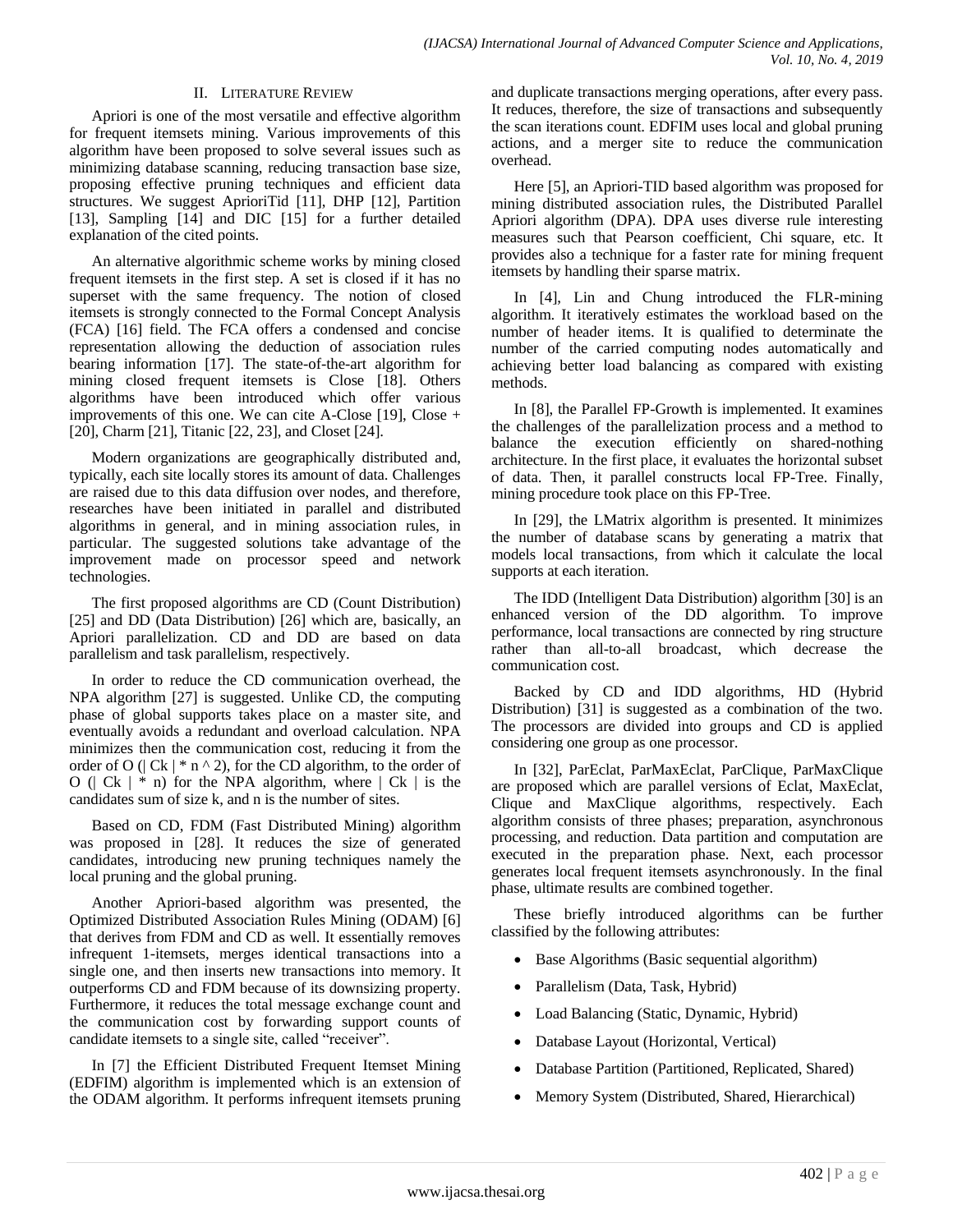| <b>Algorithm</b>                                  | <b>Base Algorithm</b> | <b>Parallelism</b> | <b>Load Balancing</b> | <b>Database Lavout</b> | <b>Database Partition Memory System</b> |              |
|---------------------------------------------------|-----------------------|--------------------|-----------------------|------------------------|-----------------------------------------|--------------|
| <b>CD. FDM. NPA</b>                               | Apriori               | Data               | Static                | Horizontal             | Partitioned                             | Distributed  |
| DD, IDD                                           | Apriori               | Task               | Static                | Horizontal             | Partitioned                             | Distributed  |
| HD                                                | Apriori               | Hybrid             | Hybrid                | Horizontal             | Partitioned                             | Distributed  |
| CD. IDD                                           | Apriori               | Data               | Static                | Horizontal             | Partitioned                             | Distributed  |
| <b>ODAM, EDFIM, LMatrix</b>                       | Apriori               | Data               | Static                | Horizontal             | Partitioned                             | Distributed  |
| <b>PCCD</b>                                       | Apriori               | Task               | Static                | Horizontal             | Partitioned                             | Shared       |
| <b>Parallel FP-Growth</b>                         | FP-Growth             | Task               | Static                | Horizontal             | Partitioned                             | Hierarchical |
| ParEclat, ParMaxEclat,<br>ParClique, ParMaxClique | Eclat, Clique         | Task               | Static                | Vertical               | Replicated                              | Hierarchical |

TABLE I. CLASSIFICATION OF PARALLEL AND DISTRIBUTED ALGORITHMS OF MINING ASSOCIATION RULES

We can summarize the above characteristics in the form of a Table I.

Recently, new approaches involved clustering methods in the association rules mining field. The objective of clustering is to split the heterogeneous set of objects into a number of homogeneous subsets having a similar behavior, called clusters. The similarity of objects is generally measured in terms of geometric distance between objects. The distance function differs depending on the nature of the data.

As clustering breaks up a dataset based on item similarities, it guarantee better semantic results when dealing with association rules. In [9], authors proposed to mine rules based on clustering and soft sets. The idea is to apply the CFSFDP clustering technique to classify the transactions. From the resulting clusters, supports are obtained by considering logical formulas over the soft sets. However, this algorithm mines rules considering items belonging to the same cluster, and consequently misses cross clusters rules. In [10], clustering technique was combined with association rule mining to speed up the extraction of conceptual association rules. Conceptual association rules imply the relationships between concepts generated using Formal Concept Analysis. Unfortunately, the construction of concepts is a too heavy task and it can"t suit in memory when dealing with a large dataset.

Note that all these approaches that capitalize on clustering techniques to mine association rules 1) are applied in the sequential environments; 2) lead to an important loss of information; and 3) suffer from high computational cost when dealing with large datasets.

## III. MOTIVATION

Nowadays, the volume of data generated in the web, transactional systems, and different other areas continue to increase explosively. Thence, a major problem of association rules discovery methods becomes the large number of results it tend to generate, even for a reasonable size of the extraction context. Above all, when the support threshold drops low, the number of resulted patterns goes up dramatically. Consequently:

• The number of generated rules is very large, so it is difficult to understand and interpret by the user.

- The management of structures for data modeling requires high execution time.
- Generated rules from data are usually redundant.
- The definition of data and data structures requires a large memory space because of the complex modeling algorithms such as trees or graphs.

It emerges from this ascertainment the importance of investigating efficient methods for distributed mining of association rules. In particular, it is crucial that outputted rules are understandable and useful to the user. When mining association rules from this sort of data, we may find thousands of rules. Moreover, the effectiveness degrades because it generates numerous redundant patterns. We may cite a trivial but illustrative example here, for a database having a transaction of length k, it will generate 2^k–1 frequent itemsets and even a large number of useless association rules.

In the other hand, clustering technology helps, inherently, reducing the data context size, bringing into play its segmentation property. This data input transformation discloses some interesting relationships between transactions and proposes a useful starting point for other purposes, such as pattern mining, in our case.

The solution we consider is to combine clustering and association rules mining technologies, to efficiently mine rules from large distributed databases. Our aim is to reduce the large number of association rules that are typically computed by existing algorithms, thereby rendering the emerging rules much easier to interpret and visualize.

Our approach takes place in three phases:

 *A data pre-processing phase based on clustering:* it consists on organizing data into groups (using a fuzzy clustering algorithm). Then, to generate, from these classes, a new, more condensed representation of the extraction context in the form of a Cluster-Fuzzy Formal Context. A cleaning step is thus necessary to optimize the size of the extraction contexts by filtering up the unnecessary data. The resultant classes (Meta-Itemset) are therefore used as starting points for the mining of distributed frequent itemsets.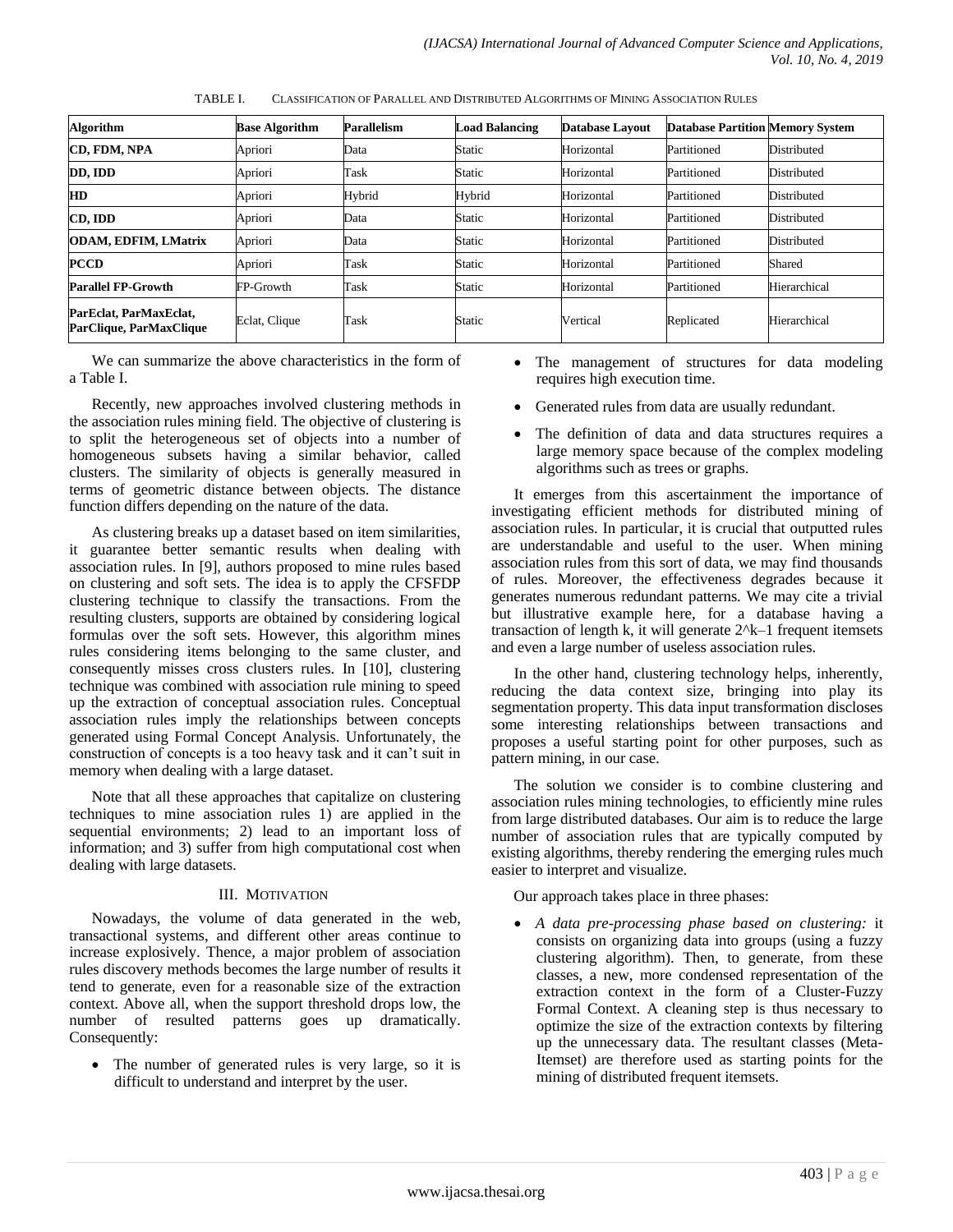To accomplish this phase, we propose two new concepts:

*1)* A new representation and definition of itemset: Meta-Itemset

*2)* A new representation and definition of the extraction context: Cluster-Fuzzy Formal Context

- *Distributed frequent itemsets mining phase:* it consists on mining frequent itemsets as a set of frequent Meta-Itemsets from the remote Cluster-Fuzzy Formal Contexts. This process is distributed and covers synchronization between local sites and a master site.
- *Generation of association rules phase:* it consists on mining association rules in the form of Meta-Association Rules by applying a rule generation algorithm on the obtained frequent Meta-Itemsets.

#### IV. NEW APPROACH

In this section, we detail our new approach for mining association rules from distributed data.

#### *A. General Principle*

Our contribution in mining association rules is to refine the results for a better understanding, and an uncomplicated interpretation of the carried knowledge, while efficiently and intelligently minimizing the rules size. To meet this challenge, we propose to combine clustering and association rules mining technologies. Thus, we introduce a pre-processing step based on clustering to optimize the size of the remote extraction contexts. The main idea is to mine distributed frequent itemsets from a representative set consisting of a collection of classes, called Meta-Itemsets. Hence, a clustering algorithm is applied to organize the data into classes. We generate, from these classes, a new representation more condensed of the extraction context in the form of a Cluster-Fuzzy Formal Context. A cleaning step is then carried out to remove the non-interesting Meta-Itemsets. From these new remote optimized contexts, we mine frequent Meta-Itemsets through a distributed process that deal with synchronization between remote sites and a receiver site. We finally generate a set of association rules in the form of Meta Association Rules. The number of these rules is much fewer than the number of rules generated by the classical association rules mining algorithms.

For a further explanation, we illustrate by the next figure (Fig. 1) the general process of our approach and with Fig. 2, the global one.



Fig. 1. Process in a Specific Site.



Fig. 2. Global Process.

We present in the following the general principle of our approach:

**Input:** N sites,  $D \left[ n \right]$  ( $n = 1..N$ ) a set of distributed data through N sites, s local minSupp, S global minSupp, C number of clusters, α accuracy

**Step 1**: Iterative Pre-processing Phase based on Clustering

*For each site (i = 1, i*  $\leq N$ *, i ++)* 

Apply a fuzzy clustering algorithm to organize the data into different groups (or clusters). The output is a membership matrix mapping objects to clusters.

Construct the Cluster-Fuzzy Formal Context (Object / Cluster) from the obtained matrix.

Reduce the Cluster-Fuzzy Formal Context according to the accuracy parameter (a cleaning step).

*End For*

**Step 2:** Distributed Frequents Meta Itemsets Mining Phase

On the obtained Cluster-Fuzzy Formal Contexts, apply a distributed process to generate the distributed frequent Meta Itemsets.

**Step 3:** Meta Association Rules Generation Phase Generate association rules in the form of rules between clusters, called Meta-Rules.

**Output**: A set of Meta-Association Rules

## *B. Process of Mining Association Rules*

Our process takes place in three main phases, namely the iterative pre-processing phase based on clustering, mining distributed frequent Meta-Itemsets phase and the generation of the Meta Association Rules phase. In the following, we detail these phases.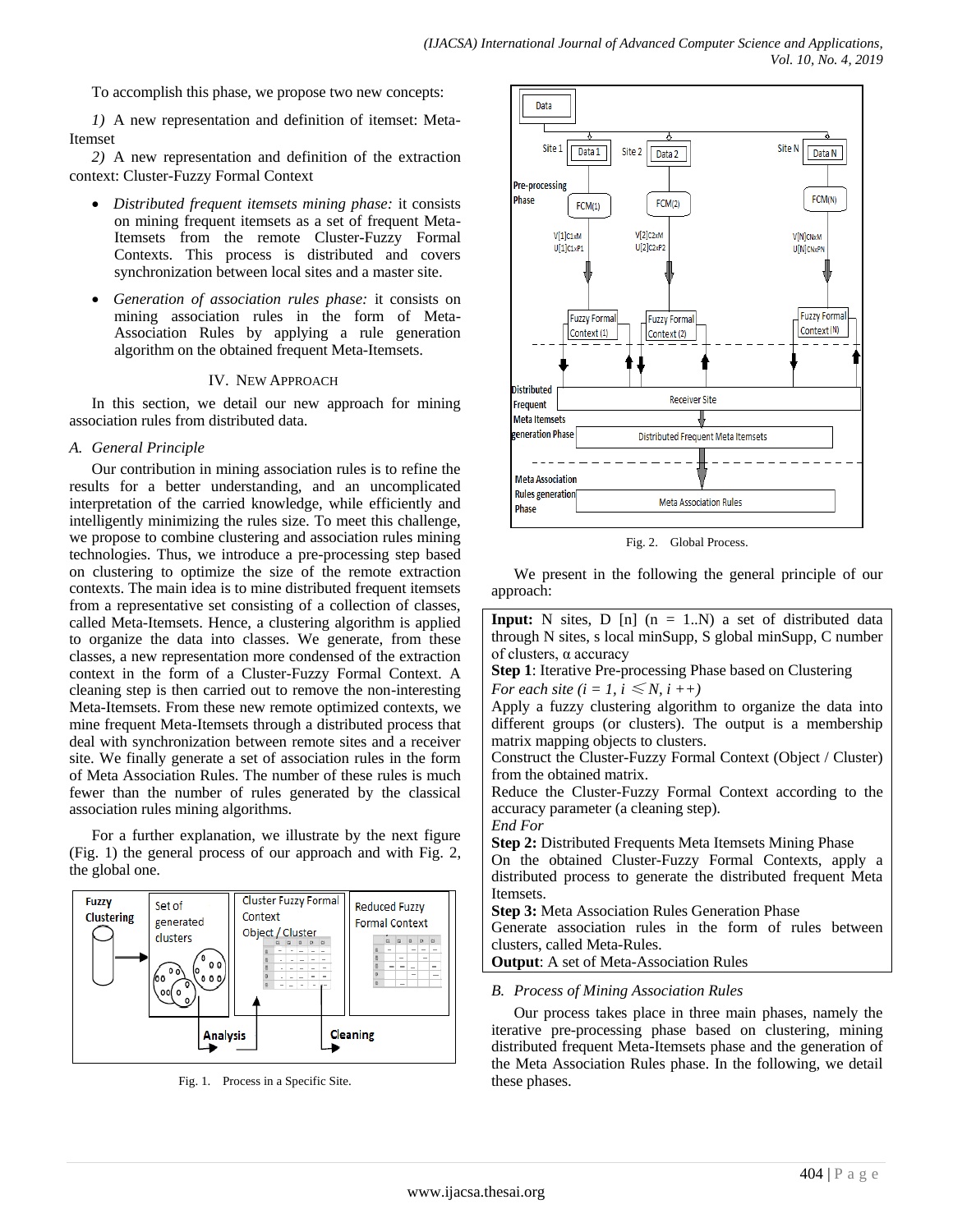*1) Iterative pre-processing phase based on clustering:* This phase depicts the clustering-based pre-processing process. Through this phase, we aim to optimize the size of itemsets as well as the extraction contexts, which are used later as starting points for mining distributed frequent itemsets. This process is iterative and runs through all sites.

To express our process, we assume that the data D is horizontally distributed through N sites. Each site D [n] ( $n =$ 1...N) is composed by Pn objects, where each one is described by a vector dn [j]  $(j = 1...Pn)$ . On each site, we apply locally a fuzzy clustering algorithm such as the FCM algorithm [25]. We get Cn fuzzy clusters where Cn[i]  $(i = 1... Cn)$  is the ith cluster in the nth site. Each cluster is therefore characterized by its center Vi  $[n] \in RM$ , that we call a prototype. Each object dn [j]  $\in$  D [n] (n = 1...N) is characterized by a membership degree to each cluster. For each site D [n], U [n] = [ $\mu$ ij [n]] Cn  $\times$  Pn is the fuzzy partition, where Cn is the number of clusters, Pn is the number of objects belonging to this site, and μij is the membership degree of the ith object to the jth cluster. In order to enlighten these step proceedings, we define, next, two new concepts:

#### Definition: Meta-Itemset

A Meta-Item is a resulting class of the clustering process on the database. A Meta-Item is represented by its center. A Meta-Itemsets is a set of Meta-Items. A k-Meta-Itemset is a Meta-Itemset that is formed by k Meta-Items.

#### Definition: Cluster-Fuzzy Formal Context

In Cluster-Fuzzy Formal Context for the site D[n] (n=1..N), we link the objects to the clusters by the means of a relation that models the belonging relationship. The Cluster-Fuzzy Formal Context in the site  $D[n]$  (n=1..N) represents a triple  $(X[n], V[n], I[n])$  where  $X[n] = dj = {dj : j = 1.. Pn} ∈ RM$ represents the set of objects, V[n]= Vi[n] = {cj : j = 1..Cn)  $\in$ RM represents the centers of the clusters, and I[n] represents the membership degree of  $X[n]$  to  $V[n]$ .

The figure below (Fig. 3) is an illustration of the preprocessing phase:



Fig. 3. Pre-Processing Phase.

Example:

Through this example, we explain the pre-processing step which takes place in a specific site. Let E1, E2, E3, E4, E5, E6, E7, E8 be a set of student markets in the following modules: Database (DB), Object Oriented Programming (OOP), Operating System (OS), Artificial Intelligence (AI) and Signal Processing (SP), as shown in the Table II.

We apply a fuzzy classification algorithm (FCM) on these data and obtain the membership matrix, mapping objects to clusters (Table III).

At this stage, we perform the polish step on the obtained matrix. We then apply a filtering step to exclude noninteresting entries to optimize the size of the final extraction context. We introduce a parameter of precision α, establishing an edge, below which, the belonging of an object to a class is considered insignificant. The choice of then α parameter depends on the nature of the data and the user requirements. In our example we fixed  $α = 0.3$  (Table IV).

TABLE II. SAMPLE OF STUDENTS MARKETS

|                | <b>BD</b> | <b>OOP</b> | <b>OS</b> | AI | <b>SP</b> |
|----------------|-----------|------------|-----------|----|-----------|
| E <sub>1</sub> | 13        | 14         |           |    |           |
| E2             | 15        | 12         |           | 11 | 6         |
| E3             |           |            | 13        | 11 |           |
| E4             | 10        |            | 17        | 14 | 13        |
| E5             | 11        | 12         |           |    |           |
| E <sub>6</sub> | 16        |            | 13        | 14 | 13        |
| E7             | 8         |            | 11        | 10 |           |

TABLE III. CLUSTERING RESULTS

|                | C1    | C <sub>2</sub> | C3    |
|----------------|-------|----------------|-------|
| E1             | 0.095 | 0.710          | 0.210 |
| E2             | 0.049 | 0.800          | 0.061 |
| E3             | 0.072 | 0.100          | 0.830 |
| E <sub>4</sub> | 0.836 | 0.072          | 0.110 |
| E <sub>5</sub> | 0.091 | 0.550          | 0.370 |
| E <sub>6</sub> | 0.820 | 0.110          | 0.083 |
| E7             | 0.037 | 0.067          | 0.899 |

TABLE IV. NEW CONTEXT

|                | C1    | C <sub>2</sub> | C <sub>3</sub> |
|----------------|-------|----------------|----------------|
| E1             |       | 0.710          |                |
| E2             |       | 0.800          |                |
| E <sub>3</sub> |       |                | 0.830          |
| E4             | 0.836 |                |                |
| E <sub>5</sub> |       | 0.550          | 0.370          |
| E6             | 0.820 |                |                |
| E7             |       |                | 0.899          |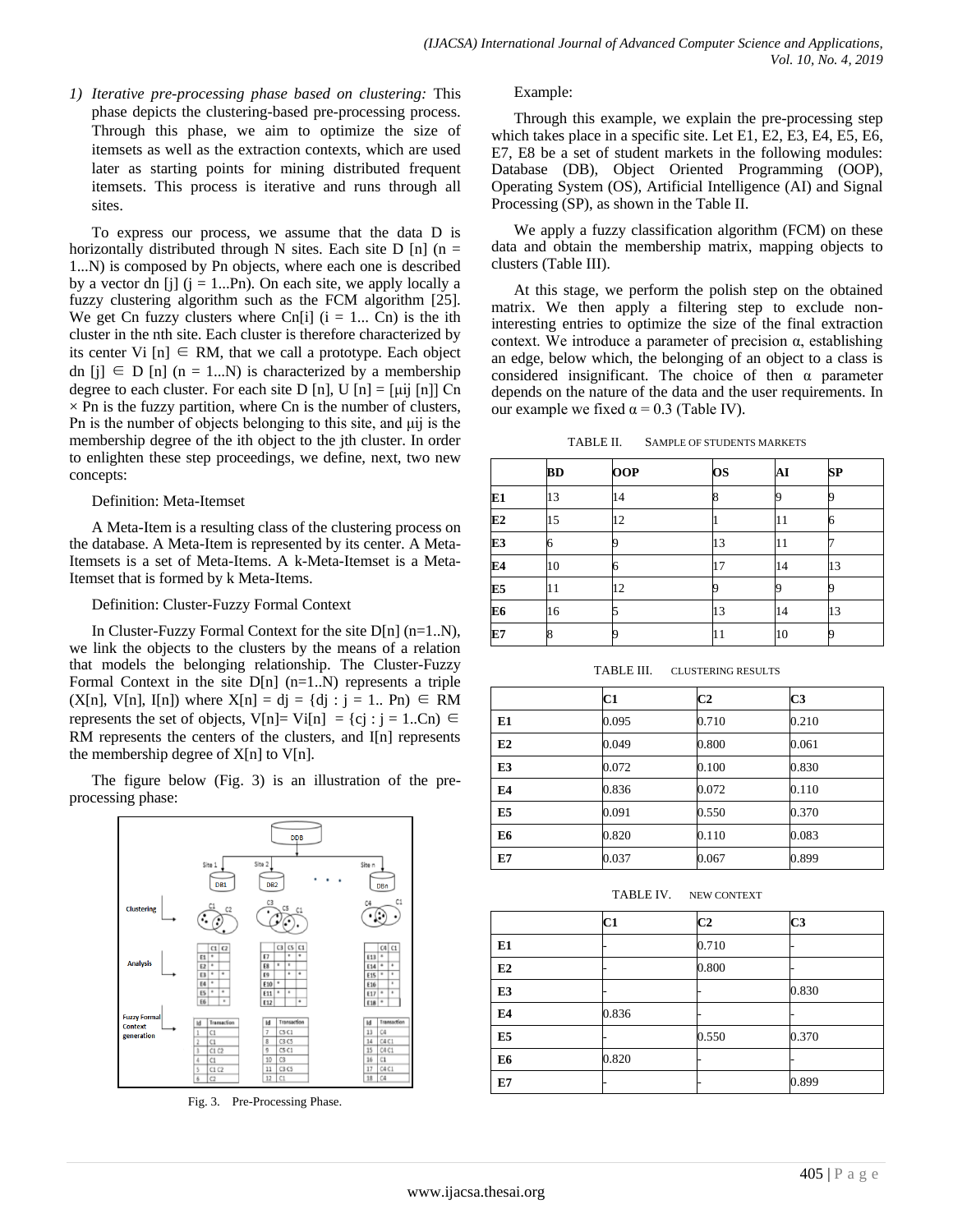*2) Distributed frequent meta-itemsets mining phase:* This phase consists of mining distributed frequent Meta-Itemsets from the obtained Cluster-Fuzzy Formal Contexts. This process is a distributed that deal with synchronization between remotes sites and a receiver site. At each iteration, we calculate the local supports of candidates and, hence, select the locally frequent ones. Then, sites forward locally frequent Meta-Itemsets, along to the receiving site, for further processing. In the master site, the calculation of the Global Supports task is executed, and subsequently the deduction of globally frequent k-Meta-Itemsets. From these selected sets, we generate the candidate k+1-Meta-Itemsets, travelling back to local sites as an input for the next iteration. This process repeats until no other candidate can be generated and, subsequently, generate the ultimate global frequent Meta-Itemsets. Intervening a master site reduces the communication cost from the order of O (| Ck |  $*$  n  $\land$  2) to the order of O (| Ck | N) where  $|Ck|$  is the candidate size and n is the site number. For clarity, used notations are listed in Table V.

## *Definition: Locally and Globally frequent Meta-Itemset*

A Meta-Itemset I is called locally frequent if  $s \geq \text{minSupp.}$ A Meta-Itemset I is called globally frequent if  $S \geq \text{minSupp}$  \* T (T is the number of transactions).

Process is described below:

**Input:** N sites, N Cluster-Fuzzy Formal Contexts, s local minSupp, S global minSupp.  $k = 1$ Repeat *For each site (i = 1, i*  $\leq N$ *, i ++) Local Sites:* Calculate the local supports Li(k) of the k-Meta-Items. Remove the infrequent ones and then get the locally frequent k-Meta-Itemsets LLi(k). Diffuse locally frequent Meta-Itemsets LLi(k) to the receiver site, along with supports of both frequent and infrequent k-Meta-Itemset. End For *Receiver site:* Receive locally frequent k-Meta-Itemsets, calculate the supports sum of homologous, and thus deduce the global support G(k) of the k-Meta-Itemsets. Remove the infrequent ones and then get the globally frequent k-Meta-Itemsets GLL(k). Generate the candidate set  $GA(k+1)$  from  $GLL(k)$ . Disseminate the remaining candidates to local sites.  $k + 1$ *Until to find all frequent Meta-Itemsets.* **Output:** Set of frequent Meta-Itemsets

*3) Meta association rules mining phase:* This phase consists in applying an algorithm for generating association rules from the frequent Meta-Itemsets resulting from the previous steps. The output is a set of association rules in the form of Meta Association Rules.

| TABLE V. | <b>NEW CONTEXT</b> |
|----------|--------------------|
|          |                    |

| <b>Notation</b> | Meaning                                         |  |
|-----------------|-------------------------------------------------|--|
| N               | Number of sites                                 |  |
| minSupp         | Support threshold                               |  |
| s               | Local minSupp                                   |  |
| S               | Global minSupp                                  |  |
| Li(k)           | Local supports of the k-Meta-Itemsets in site i |  |
| LLi(k)          | Locally frequent k-Meta-Itemsets in site i      |  |
| G(k)            | Global supports of the k-Meta-Itemsets          |  |
| GLL(k)          | Globally frequent k-Meta-Itemsets               |  |
| GA(k)           | Candidate set generated from GLL(k-1)           |  |

#### *Lemma*

The Meta Association Rules obtained by running our distributed process on the distributed data obtained from Phase 1, are the same as if the process is applied centrally on each site. This validates the accuracy and compliance of the generated rules.

#### *Theorem 1*

Let Ci  $[1]$ , C $[2]$  be two clusters generated by a fuzzy clustering algorithm in the D [i] and D[j] sites, respectively. The meta-rule Ci  $[1] \Rightarrow$  Cj  $[2]$  with a coefficient (EF) is denoted by Ci[1]  $\Rightarrow$  Cnj[2] (CF) where EF = Sum ([µij [n]]Cn  $\times$ Pn); µij [n]  $\in$  [0, 1];  $\forall$  i  $\in$  {1..Pn};  $\forall$  j  $\in$  {1,2}  $\forall$  n  $\in$  ${1..N}.$ 

The value EF is in the range] 0...1]. It is called the Exactitude Factor of this meta-rule. This value indicates the importance degree of this Meta-Rule. If the coefficient EF is equal to 1 then the rule is called exact rule. Then the following properties are equivalent:

 $Ci[1] \in Ci[2]$  (EF)  $\Leftrightarrow$ 

 $\forall$  Objets Ob1  $\in$  Ci[1]  $\Rightarrow$  Ob1  $\in$  Cj[2] (EF)

 $\forall$  Objets Ob1  $\in$  Ci[1], Ob1 verifies the property p1 of Ci[1] and the property p2 of Cj[2]. (EF)

## *Theorem 2*

Let Cn[1], Cn[2], Cn[3] be three clusters generated by a fuzzy clustering algorithm in the D [i] , D [j] and D[k] sites, respectively. The meta-rule Ci[1], Cj[2]  $\Box$  Ck[3] with a coefficient (EF) is denoted by Ci[1], Cj[2]  $\Box$  Ck[3] (EF) where EF = Sum ([µij [n]]Cn×Pn) ; µij [n]  $\in$  [0, 1];  $\forall$  i  $\in$  {1..Pn};  $\forall$  j ∈ {1,2,3}  $\forall$  n ∈ {1..N}.

The value EF is in the range [0...1]. It is called the Exactitude Factor of this meta-rule. This value indicates the importance degree of this Meta-Rule. If the coefficient EF is equal to 1 then the rule is called exact rule. Then the following properties are equivalent: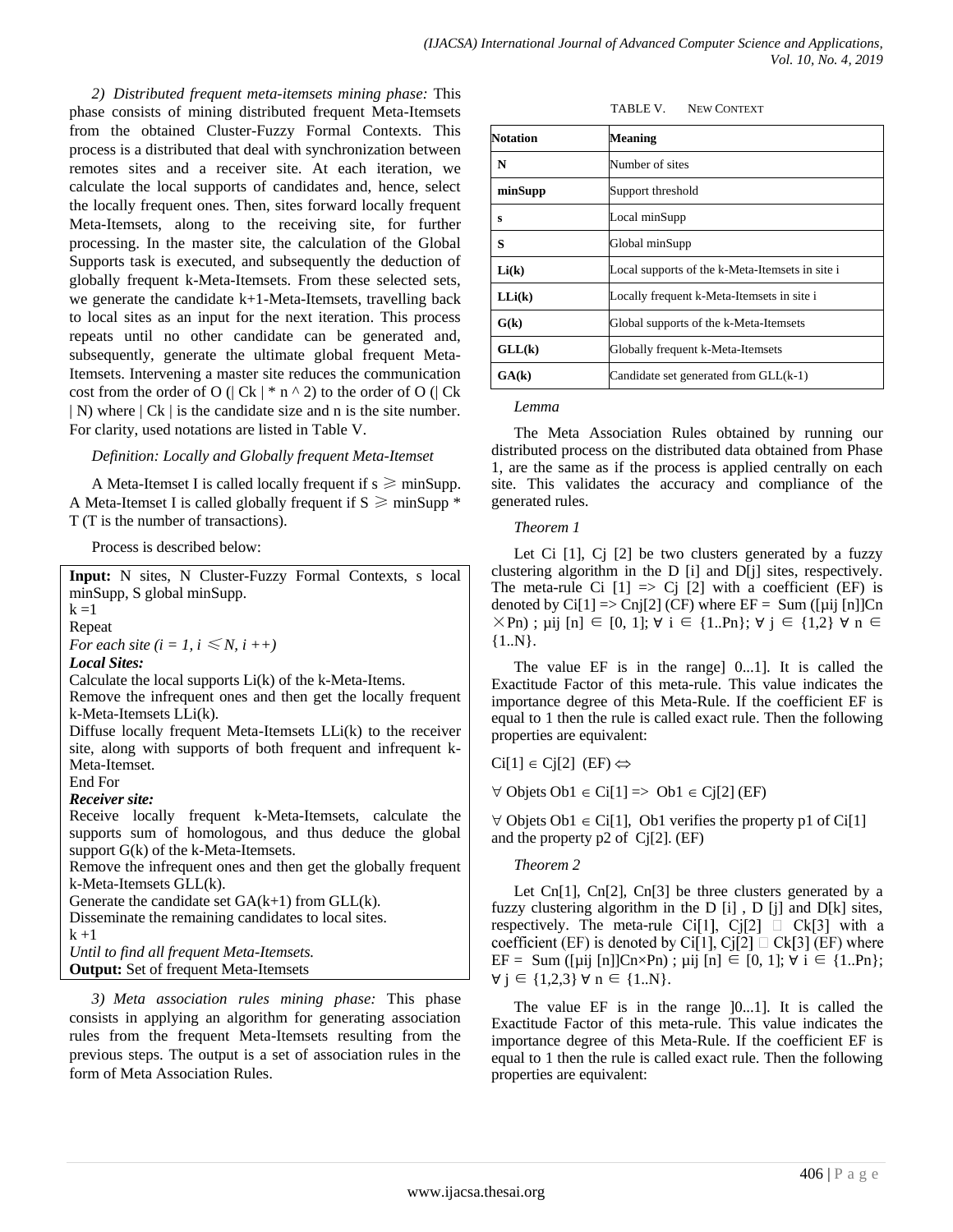$Ci[1], Cj[2] \in Ck[3]$  (EF)  $\Leftrightarrow$ 

 $\forall$  Object Ob1  $\in$  Ci[1]  $\cap$  Ci[2]=> objects Ob1  $\in$  Ck[3] (EF)

 $\forall$  Object Ob1  $\in$  Ci[1]  $\cap$  Cj[2] Ob1 verifies the property p1, p2 et p3. (EF)

# V. VALIDATION AND EXPERIMENTAL RESULTS

An in-depth performance study has been performed to compare our method to classical ones. First of all, note that our approach presents these two essential assets:

- The introduction of Meta Association Rules concept: This concept injects a layer of abstraction, which is very crucial and fundamental when we are dealing with a huge size of data. It allows having a more global view on the voluminous dataset. Besides, we define association rules between classes, thus, enabling automatic generation of association rules between data.
- The extensibility and versatility of the procedure: In our approach, the association rules mining step can be performed with any KDD algorithm. In the literature, studies have shown that one KDD algorithm could be more effective than another depending on the used data"s domain. Thus, we have the luxury of choosing the most optimal method according to the domain of the used dataset. Even better, the clustering step in our process can be fulfilled with any fuzzy clustering algorithm, in order to classify the starting data.

In the following we discuss our experimental results:

Both the Java platform and the R platform are exploited in order to accomplish the implementation phase. The final program is, for the most part, in Java language, while some specific functionalities where dispatched for the R environment in sake of efficiency. In fact, R, by default, comes with a lot of commands carried out for data mining analysis. To interface between the two platforms, we integrated the rJava library which enables embedding basic R code snippets in Java code. Java is an object-oriented programming language that allows having a well-structured, modular and much more maintainable application. In addition, Java is designed to make easy distributed computing with intrinsically embedded network functionality. However it is not much efficient when it comes to statistical or mathematical modelling. In the other hand, R is a programming language that process and organize datasets in order to apply complex statistical tests. It propounds to organize and process large volumes of data quickly and flexibly. R is a programming language, but its use is strongly oriented towards the analysis of data and statistics. It provides a wide variety of modern and classical statistics (linear and nonlinear modeling, classical statistical tests, classification, clustering). Therefore, we adopted a combination of the two technologies.

In order to assess effectiveness of the proposed approach, we operate thorough tests on three real-life datasets. The first one is the Mushrooms dataset and it illustrates a set of dense data that depict fungi characteristics (surface, odor, color, edible or poisonous). The second one is the C20d10K dataset, which is a sample of the PUMS90KS file (Public Use Microdata Samples). It contains Census Kansas data carried out in 1990. The 10,000 lines of data (corresponding to the first 10,000 people listed) were selected to include only the first 20 attributes. The third one is the T10I4D100K dataset and it characterizes synthetic data from the marketing basket, generated artificially by the IBM generator.

The following table (Table VI) summarizes the properties of the datasets:

A basic and simple distribution method was to randomly split up horizontally each dataset into two sites. Next, we fixed the minSupport to 30% for Mushrooms, 20% for C20d10K and 0.02% for T10I4D100K. Therewith, The MinConf was varied between 80%, 40%, and 10% for each dataset. Next parameter to fix concerns the cleaning step; we settled the accuracy to 0.1  $(\alpha=0.1)$  for Mushrooms and T10I4D100K, and 0.03 for C20d10K. To tune the fuzzy clustering step, we fixed the fuzzy degree to 2 ( $m = 2$ ), and we varied the cluster number between 5, 10, 15 and 20. Note that the mushrooms dataset is nonbinary and non-digital, thus, we have run an extra preprocessing step to rewrite its data in digital format.

TABLE VI. THE CHARACTERISTICS OF THE TEST DATASETS

|                   | Number of<br>objects | Average size of<br>objects | Number of items |
|-------------------|----------------------|----------------------------|-----------------|
| <b>Mushrooms</b>  | 8415                 | 23                         | 128             |
| C20d10K           | 10 000               | 20                         | 386             |
| <b>T10I4D100K</b> | 100 000              | 10                         | 1 000           |



Fig. 4. Number of Generated Rules with Mushrooms.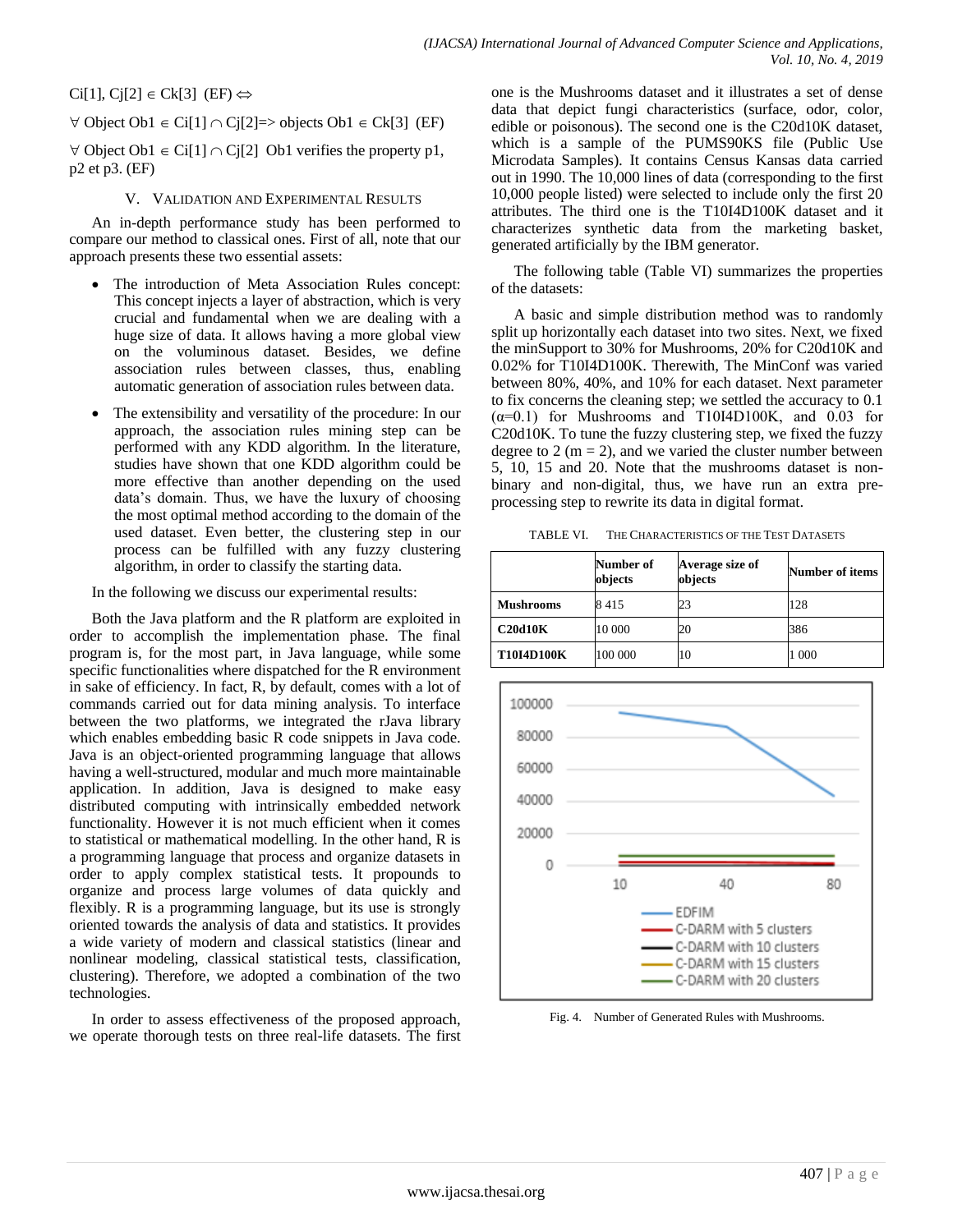

Fig. 5. Number of Generated Rules with C20d10K.



Fig. 6. Number of Generated Rules with T10I4D100K.

We summarize below (Fig. 4-6) our experimental results with emphasis on the number of generated rules, properties of each dataset. It confirms that the clustering phase led to a significant decrease of this number. This reduction is due to the fact that association rules are mined from classes, in contrast to the classical mining process which produces rules from raw data that is very large. Indeed, the number of clusters generated by clustering algorithm is always lower than the number of starting objects on which the clustering algorithm is applied.

Likewise, we notice a significant decrease on the execution time of our process, compared to traditional methods. This reduction could be discerned from the reduced number of generated rules. The main reasons for this are the size optimization of the the itemsets (Meta-Itemsets), as well as of the extraction contexts (Cluster-Fuzzy Formal Contexts). Moreover, such gain leads to an important decrease of the time necessary to scan the input at every pass. We summarize below (Fig. 7-9) our experimental results with emphasis on the execution time, properties of each dataset.



Fig. 7. Execution Time with Mushrooms.



Fig. 8. Execution Time with C20d10K.



Fig. 9. Execution Time with T10I4D100K.